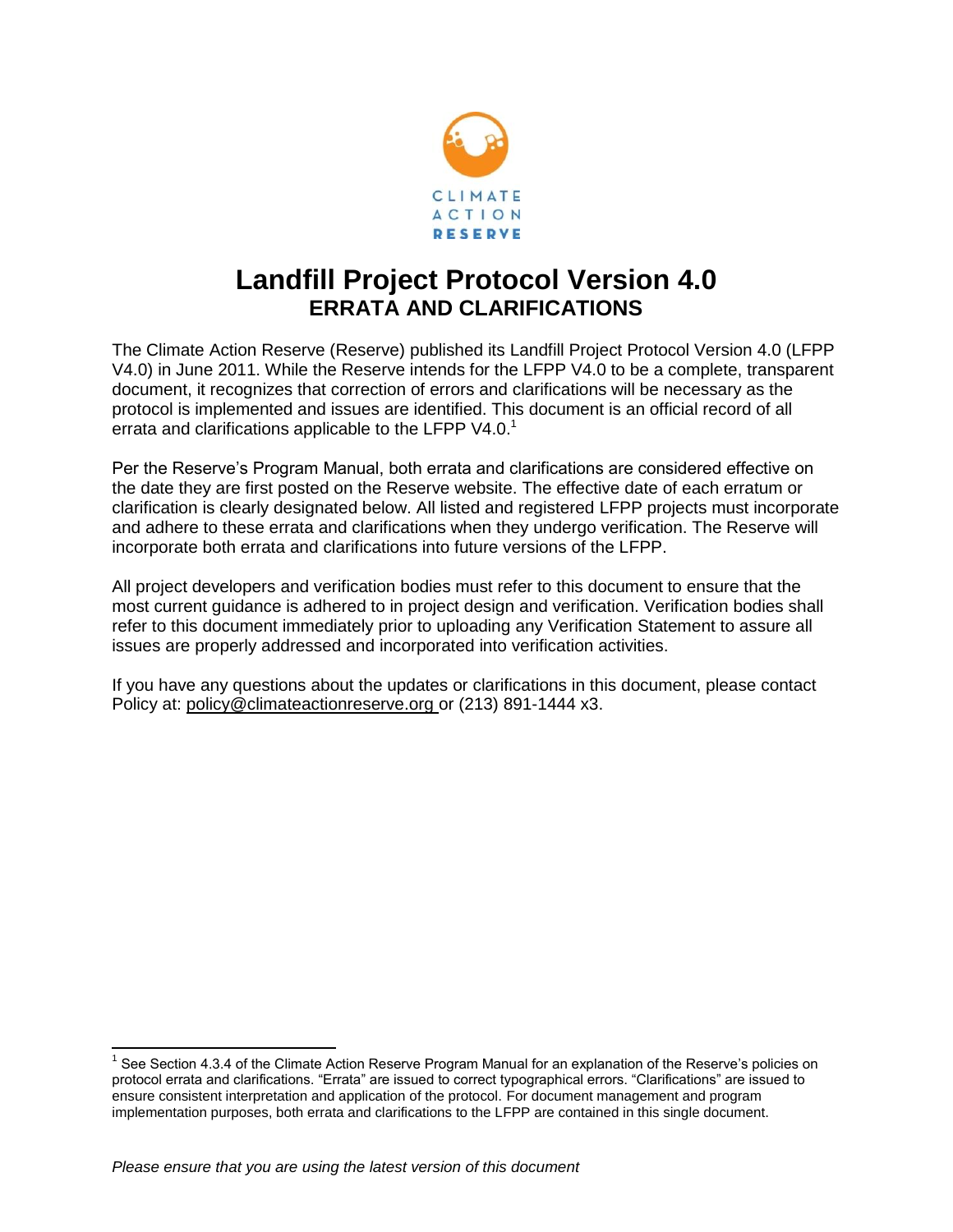# **Errata and Clarifications (arranged by protocol section)**

#### **[Section 3](#page-2-0)**

| 1.               | Legal Requirement Test for Landfills in California (CLARIFICATION - August 16, 2012)  3         |  |
|------------------|-------------------------------------------------------------------------------------------------|--|
| <b>Section 5</b> |                                                                                                 |  |
| 2.               | Service Providers for Site-Specific Destruction Efficiency Testing (CLARIFICATION - January 21, |  |
| 3.               |                                                                                                 |  |
| <b>Section 6</b> |                                                                                                 |  |
| 4.               |                                                                                                 |  |
| 5.               |                                                                                                 |  |
| 6.               | Verifying Off-Site Destruction in Direct Use Projects (CLARIFICATION - January 14, 2015) 7      |  |
| 7.               |                                                                                                 |  |
| 8.               |                                                                                                 |  |
| 9.               |                                                                                                 |  |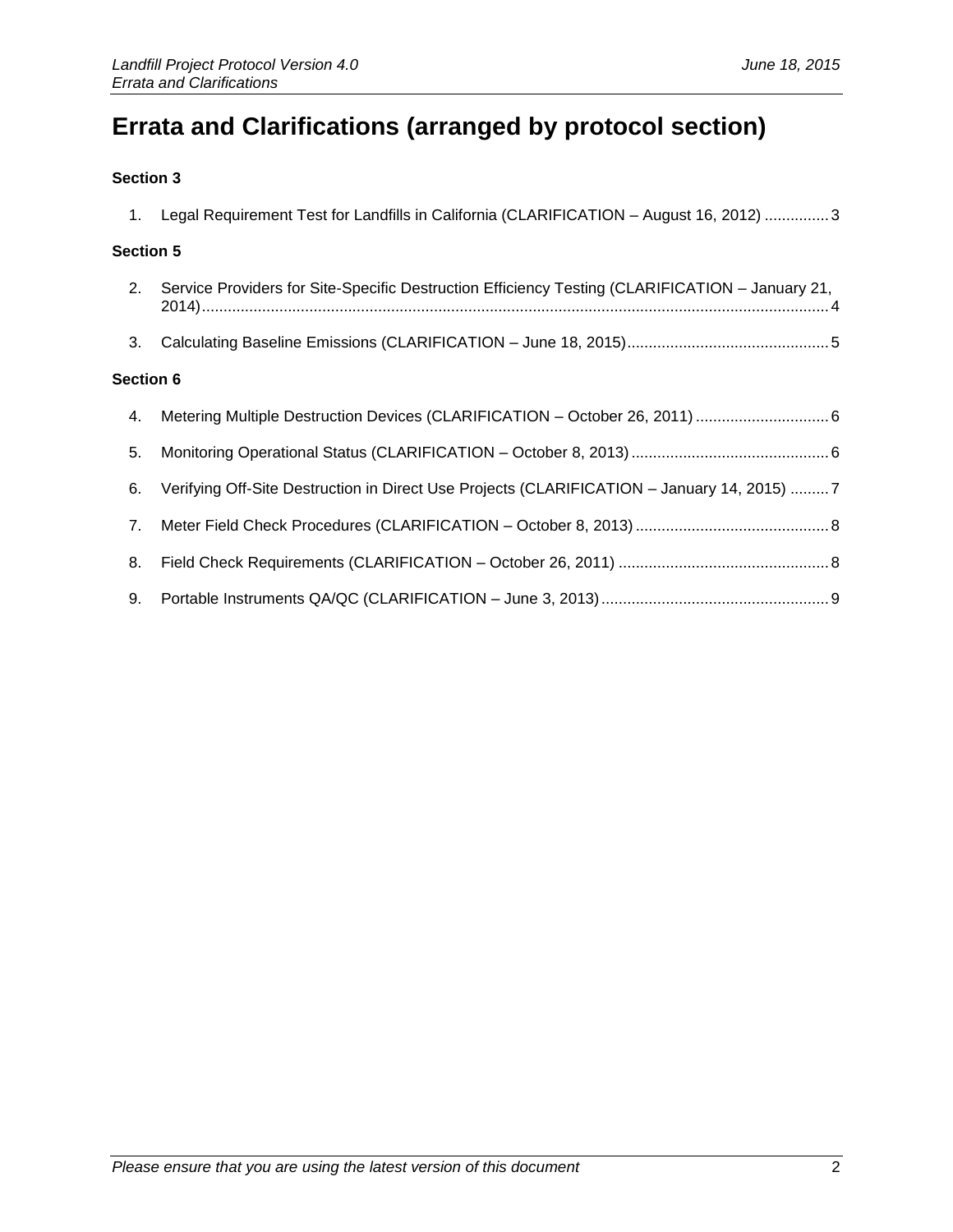### <span id="page-2-0"></span>**Section 3**

### <span id="page-2-1"></span>**1. Legal Requirement Test for Landfills in California (CLARIFICATION – August 16, 2012)**

**Section:** 3.4.2.2 (State and Local Regulations, Ordinances and Permitting Requirements)

**Context:** Section 3.4.2 of the protocol states that if an eligible project begins operation at a landfill that later becomes subject to a regulation that calls for the installation of a landfill gas control system, GHG reductions may be reported to the Reserve up until the date that installation is legally required to be operational. The second paragraph of Section 3.4.2.2 on page 10 makes reference to the Landfill Methane Control Measure adopted on June 17, 2010 by the California Air Resources Board.<sup>2</sup> However, this section does not provide guidance on how landfill projects are to determine the status of their eligibility in regards to the Legal Requirement Test for additionality.

Based on the thresholds and timelines contained within the regulation, the Reserve has developed the following guidance for determining the additionality of landfill projects in California, provided that the projects meet all other requirements of the protocol.

**Clarification:** The California Landfill Methane Control Measure requires an active landfill gas control system (GCCS) to be installed and operated at MSW landfills that exceed the following two thresholds:<sup>3</sup>

- Size threshold: The regulation only applies to landfills with greater than 450,000 tons waste-in-place (WIP)
- LFG threshold: If a landfill exceeds the size threshold, the regulation only applies if the calculated heat input capacity exceeds 3.0 MMBtu/hr

Landfill projects at active landfills that had exceeded both thresholds and had begun operation of a GCCS prior to June 17, 2010 are eligible to receive CRTs for landfill gas destruction that occurs until December 17, 2012.<sup>4</sup> If the same is true at a landfill that was closed or inactive as of June 17, 2010, eligibility extends until December 17, 2013.<sup>5</sup>

Landfill projects with a start date after June 17, 2010 must assess their status against the regulatory thresholds on an ongoing basis. Any project with a start date after June 17, 2010, but prior to exceeding both thresholds must report its landfill's WIP to the Climate Action Reserve during each verification, as of the end of the previous calendar year. Once the size threshold has been exceeded, the project must also calculate the landfill's heat input capacity according to the regulation<sup>6</sup> and report this figure during each verification, as of the end of the previous

<sup>&</sup>lt;u>2</u><br>2 <http://www.arb.ca.gov/cc/landfills/landfills.htm>

 $3\overline{16}$  If a landfill exceeds both thresholds, there is a third, optional threshold for surface emissions specified in the regulation. For the purposes of this policy, it is conservative to assume that this optional testing and reporting would not have been carried out in the baseline scenario and thus is not included in this guidance.

<sup>&</sup>lt;sup>4</sup> In the baseline scenario for these sites, a design plan would have been required to be submitted by June 17, 2011. Upon approval of that design plan, the system would have been required to be operational within 18 months, or by December 17, 2012.

<sup>5</sup> Closed or inactive landfills are allowed 30 months from the approval of the GCCS design plan before the system must be operational.

 $6$  A tool for the annual quantification of landfill gas heat input capacity is available at: <http://www.arb.ca.gov/cc/landfills/landfills.htm>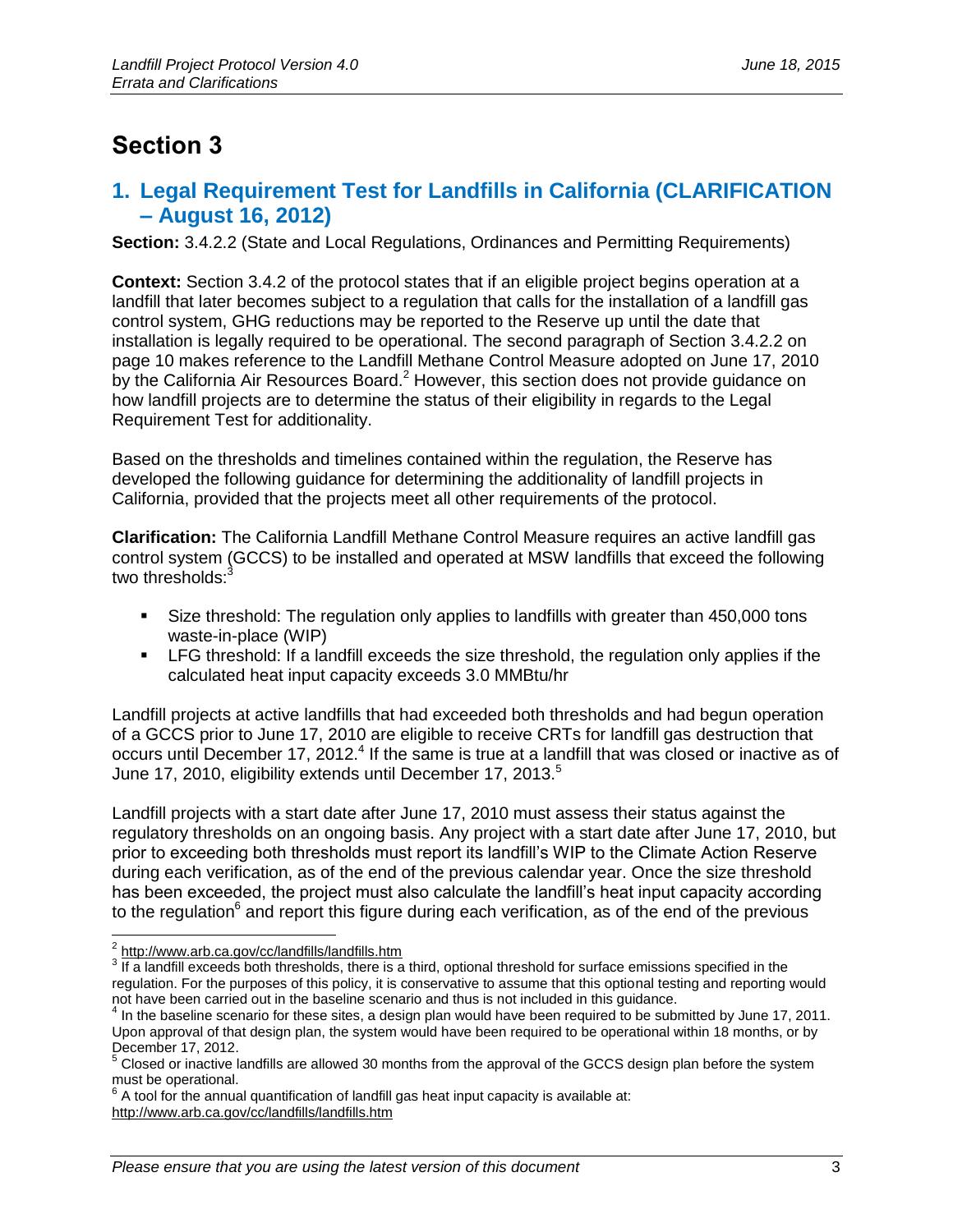calendar year (beginning the year the size threshold is exceeded). If the LFG threshold is exceeded, the project will remain eligible for a period of 30 months for active landfills and 42 months for closed or inactive landfills following December 31 of the year in which the LFG threshold was exceeded. For example, a landfill project verifying a reporting period covering January 2011 through December 2011 would report its WIP and heat input capacity as of December 31, 2011. A landfill project verifying a reporting period covering June 2011 through June 2012 would report its WIP and heat input capacity as of December 31, 2011.

Any project with a start date that occurs after exceeding both thresholds is not eligible.

In all cases, a project must still meet all other criteria of the Landfill Project Protocol.

| <b>Example Scenario</b>                                                                                                                                                                                                                                                    | <b>Climate Action Reserve Eligibility Status</b>                                                                                                                                                                                                                                                                                                                 |
|----------------------------------------------------------------------------------------------------------------------------------------------------------------------------------------------------------------------------------------------------------------------------|------------------------------------------------------------------------------------------------------------------------------------------------------------------------------------------------------------------------------------------------------------------------------------------------------------------------------------------------------------------|
| A project began operation in 2009, having already<br>exceeded the size and LFG thresholds in the regulation.<br>The landfill remains open and active.                                                                                                                      | Project is eligible until December 17, 2012.                                                                                                                                                                                                                                                                                                                     |
| A project began operation in 2009, having already<br>exceeded the size and LFG thresholds in the regulation.<br>The landfill remains open and active. However, the<br>GCCS does not currently meet the requirements of the<br>regulation and must be modified or upgraded. | Project is eligible until December 17, 2012.                                                                                                                                                                                                                                                                                                                     |
| A project began operation in 2009. As of December 31,<br>2011 the landfill has 400,000 tons of WIP. The landfill<br>continues to receive waste.                                                                                                                            | Project must monitor and report WIP on a<br>calendar year basis. Once the size threshold<br>is exceeded, project must calculate and report<br>heat input capacity on a calendar year basis.<br>Once the LFG threshold is exceeded, the<br>project is eligible for 30 months if the landfill is<br>active and 42 months if the landfill is closed or<br>inactive. |
| A project began operation in 2011. As of December 31,<br>2012, the landfill has exceeded the size and LFG<br>thresholds for the first time. The landfill continues to<br>receive waste.                                                                                    | Project is eligible until June 30, 2014.                                                                                                                                                                                                                                                                                                                         |
| A project began operation in 2011. The landfill's report<br>to the ARB for the reporting year 2010 indicated that the<br>site had exceeded both the size and LFG thresholds.                                                                                               | Project is not eligible.                                                                                                                                                                                                                                                                                                                                         |
| A landfill has exceeded both regulatory thresholds and<br>has submitted a design plan to ARB, but has not yet<br>received approval or begun installation.                                                                                                                  | Project is not eligible.                                                                                                                                                                                                                                                                                                                                         |

## <span id="page-3-0"></span>**Section 5**

### <span id="page-3-1"></span>**2. Service Providers for Site-Specific Destruction Efficiency Testing (CLARIFICATION – January 21, 2014)**

**Section:** 5.1 (Quantifying Baseline Emissions)

**Context:** Footnote 22 on page 23 states that service providers used to determine site-specific values for methane destruction efficiency must be "state or local agency accredited." It is not clear what specific options are available and permissible to projects located in a state or locality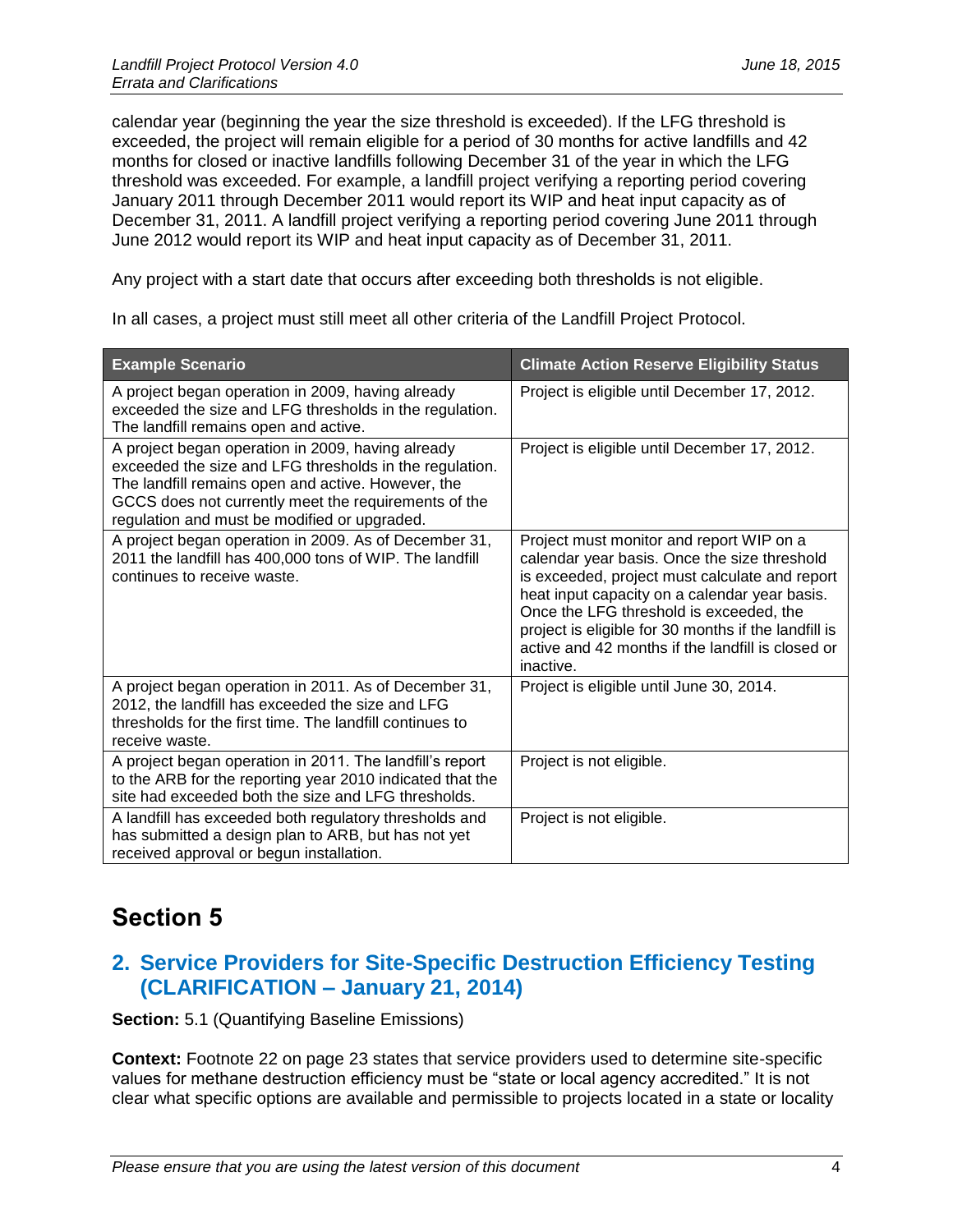which does not have an accreditation program for source test service providers. The last paragraph of Section 6.2 on page 33, the comment section of Table 6.1 for Equations 5.4 and 5.12 (DEi) on page 36, and the first paragraph of page 72 in Appendix C also contain similar language.

**Clarification:** The intent of this requirement is to ensure that any source testing conducted for the determination of a site specific value for methane destruction efficiency is of a quality that would be acceptable for compliance by a regulatory body. The following text shall be added to the end of footnote 22 on page 23, after the last paragraph of Section 6.2 on page 33, to the end of the comment section of Table 6.1 for Equations 5.4 and 5.12 ( $DE_i$ ) on page 36, and after the first paragraph of page 72 in Appendix C:

"If neither the state nor locality relevant to the project site offer accreditation for source testing service providers, projects may use an accredited service provider from another U.S. state or domestic locality. Alternatively, projects may choose a non-accredited service provider, under the following conditions: 1) the service provider must provide verifiable evidence of prior testing which was accepted for compliance by a domestic regulatory agency, and 2) the prior testing procedures must be substantially similar to the procedures used for determining methane destruction efficiency for the project destruction device(s)."

### <span id="page-4-0"></span>**3. Calculating Baseline Emissions (CLARIFICATION – June 18, 2015)**

**Section:** 5.1 (Quantifying Baseline Emissions)

**Context:** Equation 5.3 on page 22 provides guidance for how to calculate baseline emissions during the reporting period, including discounts that must be applied to account for oxidation and uncertainties associated with monitoring equipment.

The oxidation factor (OX) accounts for the oxidation of methane by soil bacteria. The protocol requires that an OX discount be applied if the landfill does not incorporate a synthetic liner throughout the entire area of the final cover system. No guidance is provided for how to apply the OX discount factor for cover systems that were in place for less than a full reporting period.

The discount factor for uncertainties associated with monitoring equipment (DF) is applied to projects where methane concentration values were taken weekly, rather than continuously. No guidance is provided for how to apply the DF discount factor for methane concentration readings that were taken on a weekly basis using a portable gas analyzer for only part of the reporting period.

**Clarification:** The intent of the protocol is that both the OX discount factor and the DF discount factor shall only be applied to periods of time during the reporting period for which each factor is applicable. The OX discount factor shall only be applied for the number of days during the reporting period when the landfill did not incorporate a synthetic liner throughout the entire area of the final cover system. The DF discount factor shall only be applied for the number of days during the reporting period when methane concentration values were taken at a frequency that is less than continuous (every 15 minutes). Thus, Equation 5.3 may be calculated separately for different portions of the reporting period, with the results summed to provide a total BE value for the entire reporting period.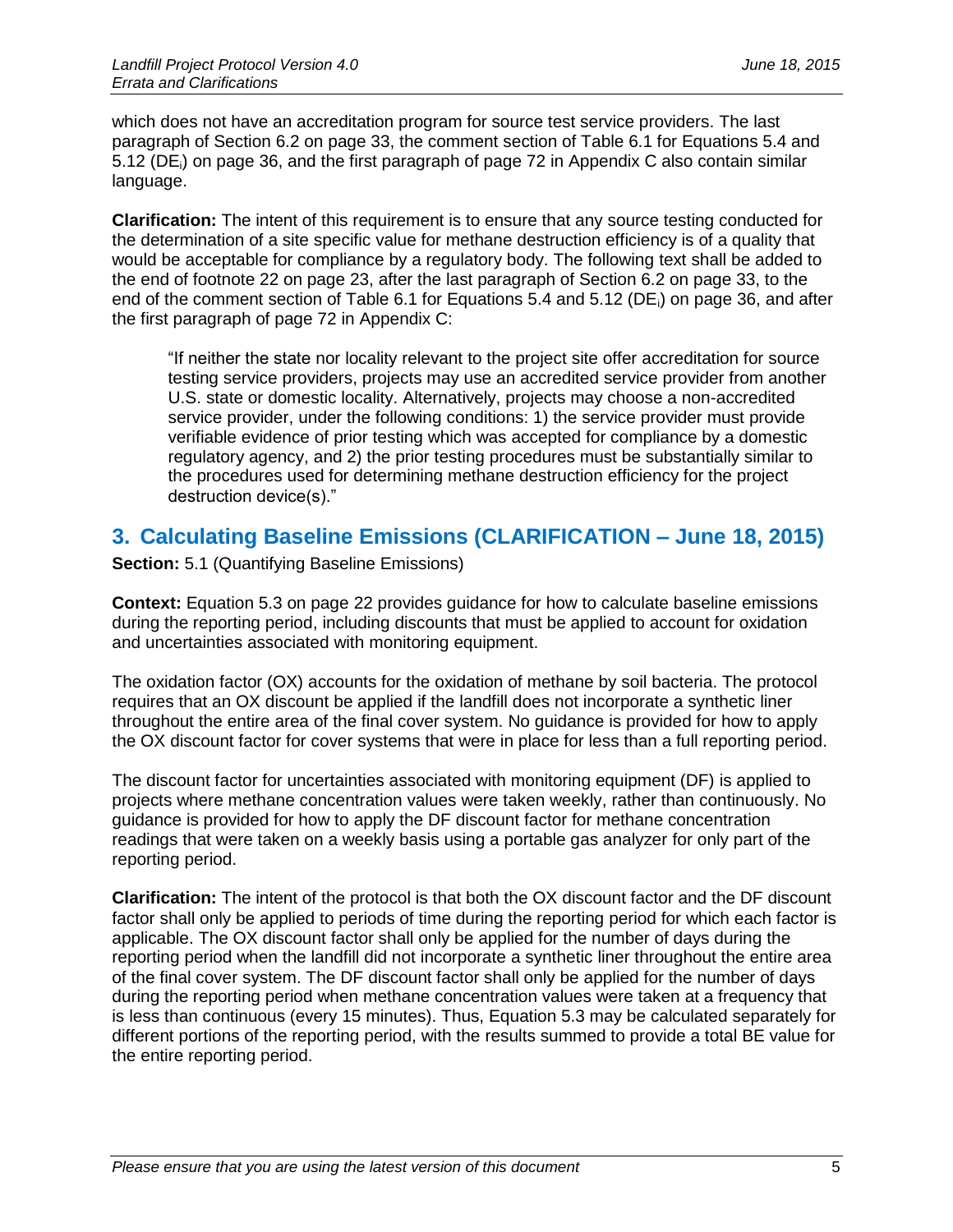## <span id="page-5-0"></span>**Section 6**

### <span id="page-5-1"></span>**4. Metering Multiple Destruction Devices (CLARIFICATION – October 26, 2011)**

**Section:** 6.1 (Monitoring Requirements)

**Context:** Footnote 26 on page 30 states: "A single meter may be used for multiple, identical destruction devices. In this instance, methane destruction in these units will be eligible only if both units are verified to be operational."

The Reserve has determined that in certain situations it may be acceptable for one flow meter to be used to monitor the flow of gas to multiple destruction devices without fulfilling the requirement that they be identical or that they all be operational. Such an arrangement will require extra steps for verification, depending on the situation and the monitoring data that are available.

**Clarification:** The following text shall replace footnote 26 on page 30:

"A single flow meter may be used for multiple destruction devices under certain conditions. If all destruction devices are of identical efficiency and verified to be operational, no additional steps are necessary for project registration. Otherwise, the destruction efficiency of the least efficient destruction device shall be used as the destruction efficiency for all destruction devices monitored by this meter.

If there are any periods when not all destruction devices are operational, methane destruction during these periods will be eligible provided that the verifier can confirm all of the following conditions are met:

- a. The destruction efficiency of the least efficient destruction device in operation shall be used as the destruction efficiency for all destruction devices monitored by this meter; and
- b. All devices are either equipped with valves on the input gas line that close automatically if the device becomes non-operational (requiring no manual intervention), or designed in such a manner that it is physically impossible for gas to pass through while the device is non-operational; and
- c. For any period where one or more destruction device within this arrangement is not operational, it must be documented that the remaining operational devices have the capacity to destroy the maximum gas flow recorded during the period. For devices other than flares, it must be shown that the output corresponds to the flow of gas."

### <span id="page-5-2"></span>**5. Monitoring Operational Status (CLARIFICATION – October 8, 2013)**

**Section:** 6.1 (Monitoring Requirements)

**Context:** The first full paragraph of page 32 in Section 6.1 states that "the operational activity of the landfill gas collection system and the destruction devices shall be monitored and documented at least hourly to ensure actual landfill gas destruction."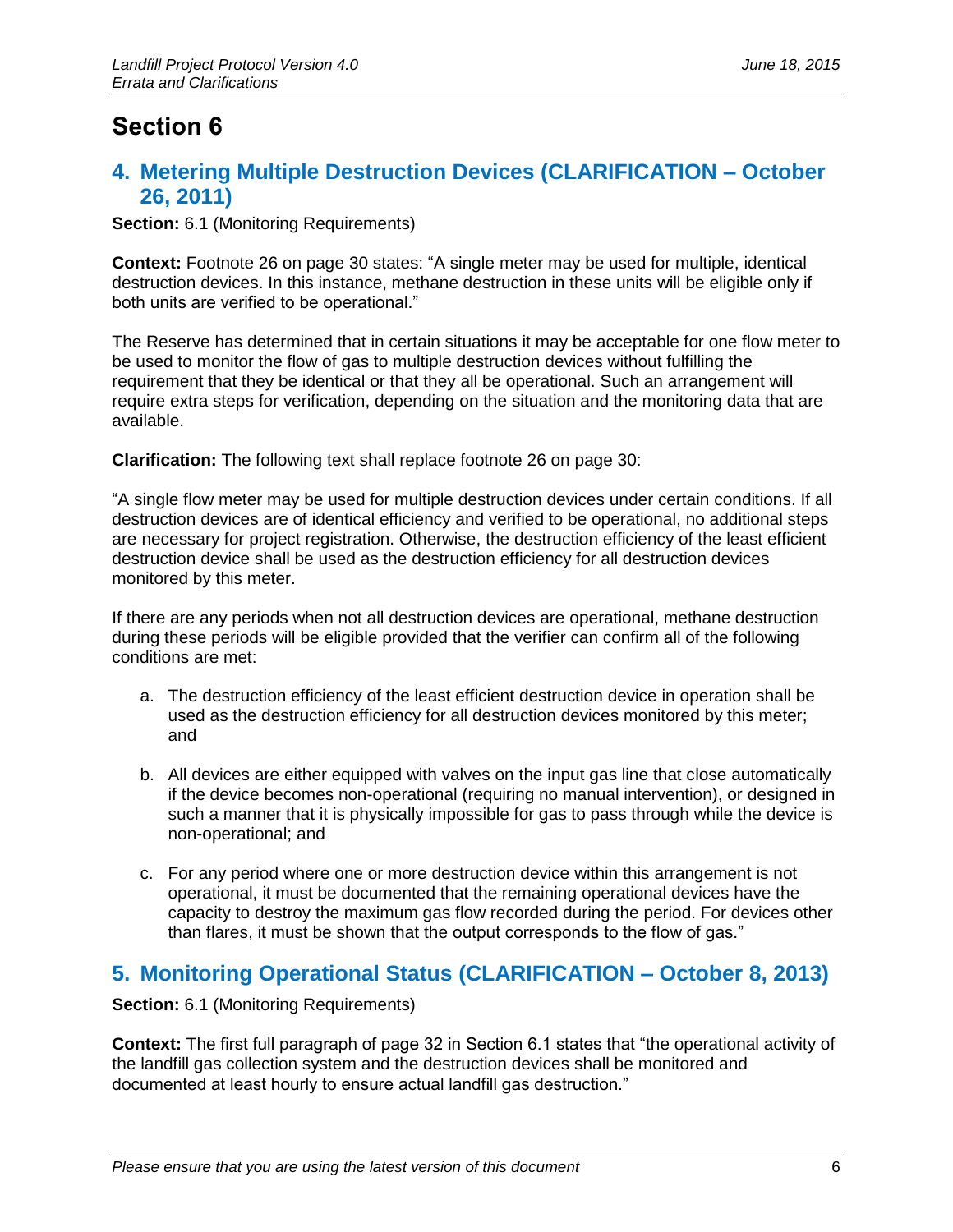Certain types of destruction devices, such as internal combustion engines and most large boiler systems, are designed in such a way that gas may not flow through the device if it is not operational. It has not been clear how the requirements of Section 6.1 apply to these devices. There has been confusion related to the Clarification issued on October 26, 2011 regarding Metering Multiple Destruction Devices.

**Clarification:** The Clarification regarding Metering Multiple Destruction Devices (October 26, 2011) shall not be construed to relax the requirement for hourly operational data for all destruction devices. Rather, that clarification is allowing a specific metering arrangement during periods when one or more devices are *known* to not be operating. In order to know the operational status of a device, it must be monitored. All destruction devices must have their operational status monitored and recorded at least hourly. In other words, the project dataset will include an indication of operational status corresponding to each hour of landfill gas data. If these data are missing or never recorded for a particular device, that device will be assumed to be not operating and no emission reductions may be claimed for landfill gas destroyed by that device during the period when data are missing.

#### <span id="page-6-0"></span>**6. Verifying Off-Site Destruction in Direct Use Projects (CLARIFICATION – January 14, 2015)**

**Section:** 6.1 (Monitoring Requirements)

**Context:** The protocol requires that "the operational activity of the landfill gas collection system and the destruction devices shall be monitored and documented at least hourly" (Section 6.1, page 32). A clarification issued on October 8, 2013 ("Monitoring Operational Status") reiterates that this requirement applies to all destruction devices.

In scenarios where landfill gas is supplied to a third party end-user via a dedicated pipeline pursuant to a direct use agreement, the project developer may have no management control over the off-site destruction device. It has been unclear whether the operational status of those destruction devices must be monitored, or what alternative assurance may be given to verifiers to confirm that the destruction device is operational and project biogas is being destroyed.

**Clarification:** The following text shall be inserted after the last paragraph of Section 6.1 on page 32:

"In scenarios where landfill gas is delivered off-site to a third party end user (not to a commercial natural gas transmission and distribution system or to a facility under management control of the project operator), reasonable efforts must be made to obtain data demonstrating the operational status of the destruction device(s). If it is not possible to obtain such data, the verifier must use their professional judgment to confirm that there has been no significant release of project landfill gas and that the project developer is using the appropriate destruction efficiency value. Evidence that may assist a verifier in making a determination to that effect may include, but is not limited to, one or more of the following:

- a signed attestation from the third party operator of the destruction device that no catastrophic failure of destruction or significant release of landfill gas occurred during the reporting period;
- the verifier confirming the same via an interview with the third party operator;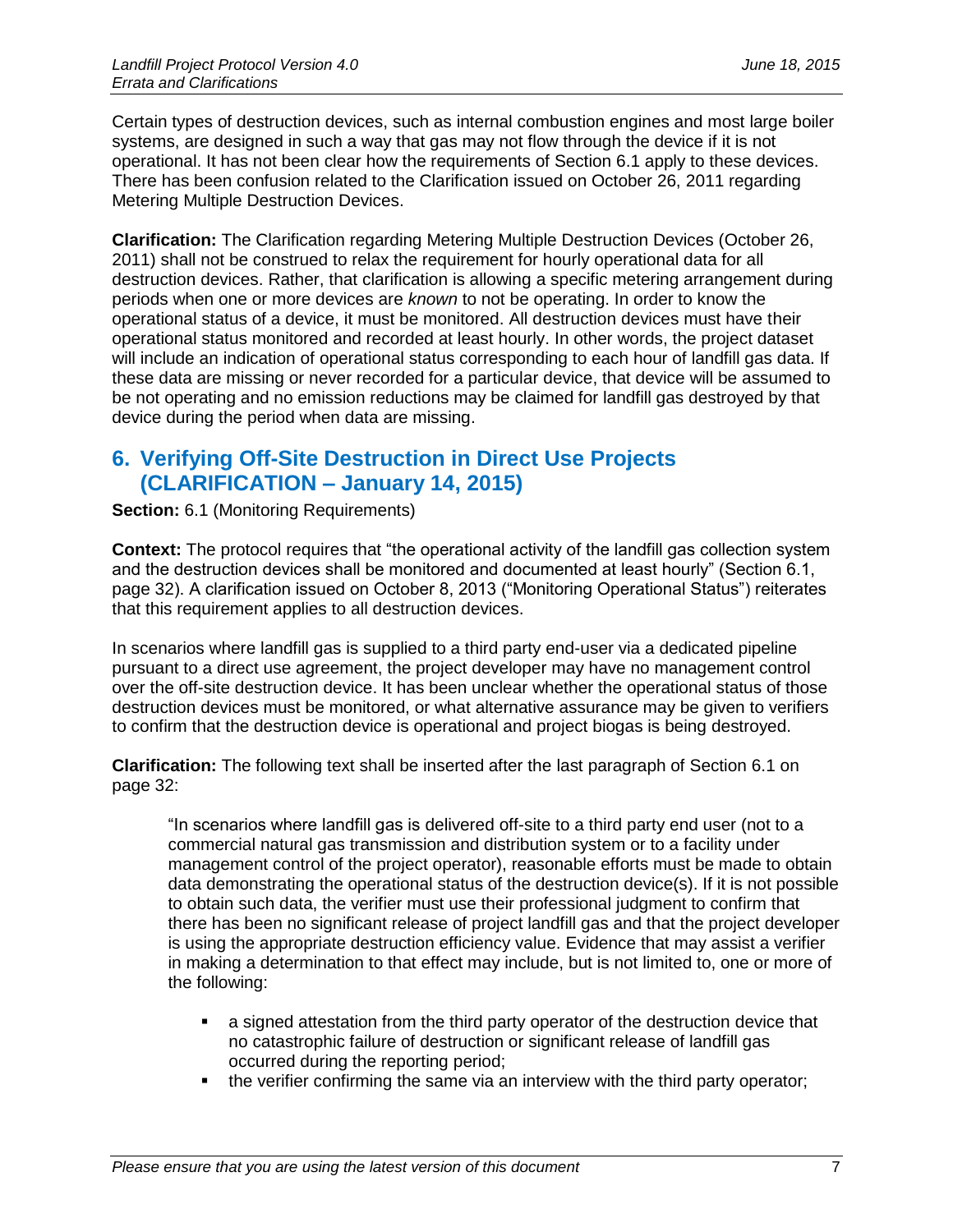- examination of the safety features and/or design of the destruction equipment, such that the destruction device does not allow landfill gas to pass through it when non-operational and/or that the project developer is able to switch off the flow of landfill gas off-site in the event of emergencies;
- records that can corroborate the type and level of operation of the destruction device during the reporting period, such as engine output data, etc.

If the verifier is reasonably assured that no significant release of landfill gas has occurred off-site during the reporting period, the project can use the destruction efficiency appropriate to that off-site destruction device, despite the lack of hourly data from a monitoring device confirming operational status."

#### <span id="page-7-0"></span>**7. Meter Field Check Procedures (CLARIFICATION – October 8, 2013)**

#### **Section**: 6.2 (Instrument QA/QC)

**Context**: The second paragraph below the bulleted list of page 32 in Section 6.2 states that "if the field check on a piece of equipment reveals accuracy outside of a  $+/-5%$  threshold, calibration by the manufacturer or a certified service provider is required for that piece of equipment."

Certain types of gas flow meters and methane analyzers are susceptible to measurement drift due to buildup of moisture or contaminants on the metering sensor, even if the equipment itself is not out of calibration. If the as-found condition of the meter is outside of the accuracy threshold, but the as-left condition (after cleaning) is within the accuracy threshold, it is not clear whether a full calibration is still required for this piece of equipment. In some cases the manufacturer provides specific guidance to the effect that no further calibration is required if the as-left condition shows the meter to be in calibration.

**Clarification:** The as-found condition (percent drift) of a field check must always be recorded. If the meter is found to be measuring outside of the +/- 5% threshold for accuracy, the data must be adjusted for the period beginning with the last successful field check or calibration event up until the meter is confirmed to be in calibration (unless the last event occurred during the prior reporting period, in which case adjustment is made back to the beginning of the current reporting period). If, at the time of the failed field check, the meter is cleaned and checked again, with the as-left condition found to be within the accuracy threshold, a full calibration is not required for that piece of equipment. This shall be considered a failed field check, followed by a successful field check. The data adjustment shall be based on the percent drift recorded at the time of the failed field check. However, if the as-left condition remains outside of the +/- 5% accuracy threshold (whether or not additional cleaning and accuracy testing occurs), calibration is required by the manufacturer or a certified service provider for that piece of equipment.

### <span id="page-7-1"></span>**8. Field Check Requirements (CLARIFICATION – October 26, 2011)**

#### **Section:** 6.2 (Instrument QA/QC)

**Context:** Section 6.2 sets the minimum field check requirements for flow meters and methane analyzers, but allows project developers to conduct field checks more frequently to minimize the risk of drift-related deductions. The protocol states that the field check at the end of the reporting period must be performed by a third-party technician, but it is not clear if additional field checks carried out at the project developer's discretion must also be performed by third-party technicians. Furthermore, it is not clear what action is required if the discretionary field check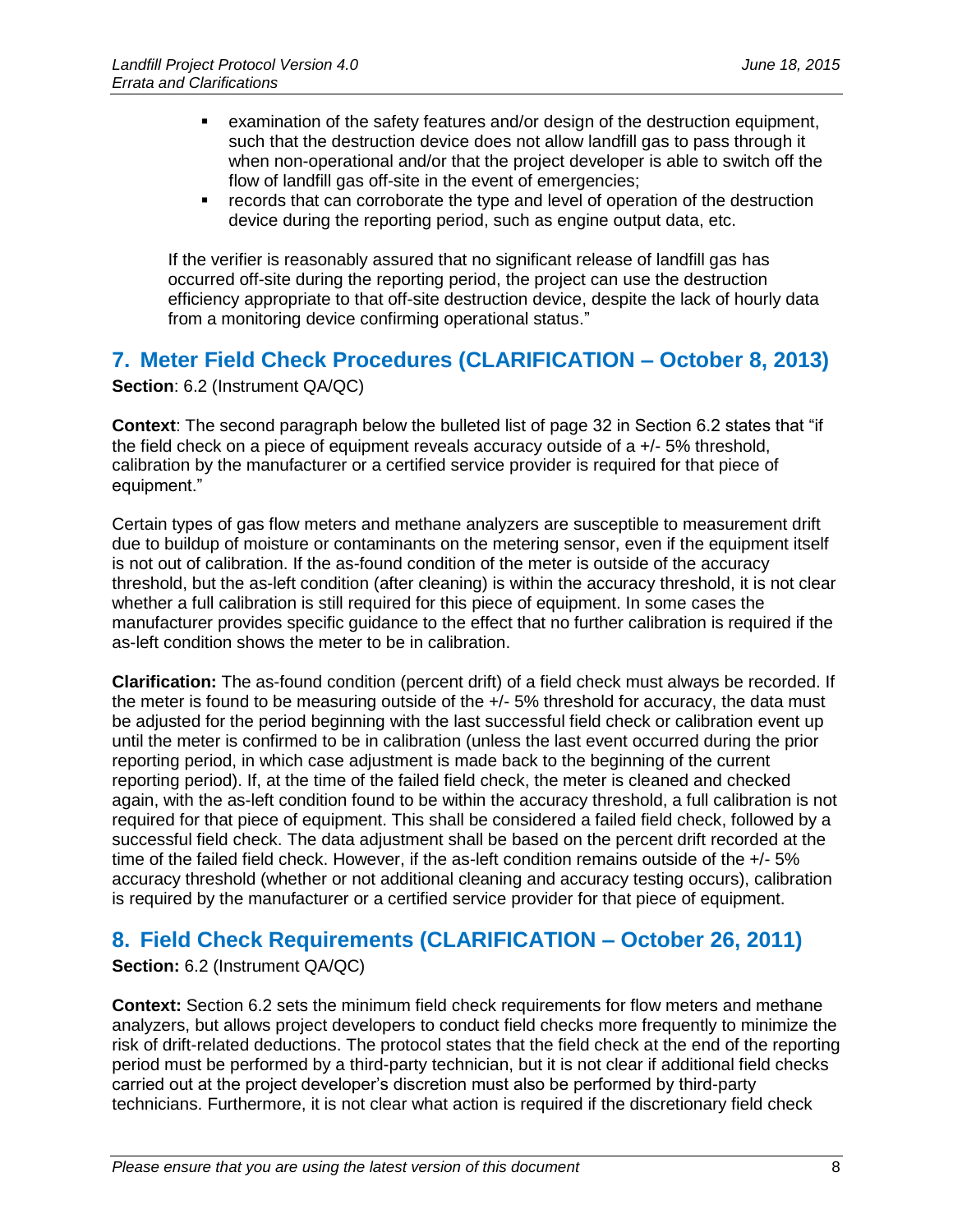reveals accuracy outside of the +/- 5% threshold, or how a verification body should treat field checks not performed by a third party.

**Clarification:** The field check that is required to occur within the last two months of the reporting period must be carried out by a third-party technician. At other times during the reporting period, field checks are not required to be performed by a third-party technician. However, any field check that is not performed by a third-party technician shall be subject to additional verifier scrutiny, and may be deemed invalid for satisfying the requirements of Section 6.2. The following text shall be added to Section 6.2:

"Additional field checks carried out during the reporting period at the project developer's discretion may be performed by an individual that is not a third-party technician. In this case, the competency of the individual and the accuracy of the field check procedure must be assessed and approved by the verification body. Furthermore, if the field check reveals accuracy outside of the +/- 5% threshold, calibration is required and the data must be scaled as detailed above."

#### <span id="page-8-0"></span>**9. Portable Instruments QA/QC (CLARIFICATION – June 3, 2013)**

**Section:** 6.2 (Instrument QA/QC)

**Context:** Section 6.2 (page 33) states: "If a portable instrument is used (such as a handheld methane analyzer), the portable instrument shall be maintained and calibrated per the manufacturer's specifications, and calibrated at least annually by the manufacturer, by a laboratory approved by the manufacturer, or at an ISO 17025 accredited laboratory. The portable instrument must also be field calibrated to a known sample gas prior to each use."

It has been unclear what sort of portable instruments must satisfy this requirement. Some portable pieces of equipment are used in the process of the field check, but are not themselves instruments that are able to measure and produce data. The Reserve has determined that all portable instruments used for field checks and calibrations that have the ability to measure the parameter that the meter in question would normally measure must themselves be calibrated annually. Some devices however, namely those pieces of equipment that do not produce a data output that could be used in emission reduction calculations, are not considered to be "portable instruments" per the protocol requirement, and must simply be maintained and calibrated according to the manufacturer's specifications.

In addition, the final sentence of this requirement is only intended to apply to portable methane analyzers, rather than all portable instruments.

**Clarification:** The following text shall replace the second paragraph (cited above) on page 33:

"If a portable instrument either:

- 1. acquires project data (e.g. a handheld methane analyzer is used to take weekly methane concentration measurements), or
- 2. is used to field check the calibration accuracy of equipment that acquires project data and the portable instrument produces a data output that is or could be used in emission reduction calculations (i.e. flow or concentration),